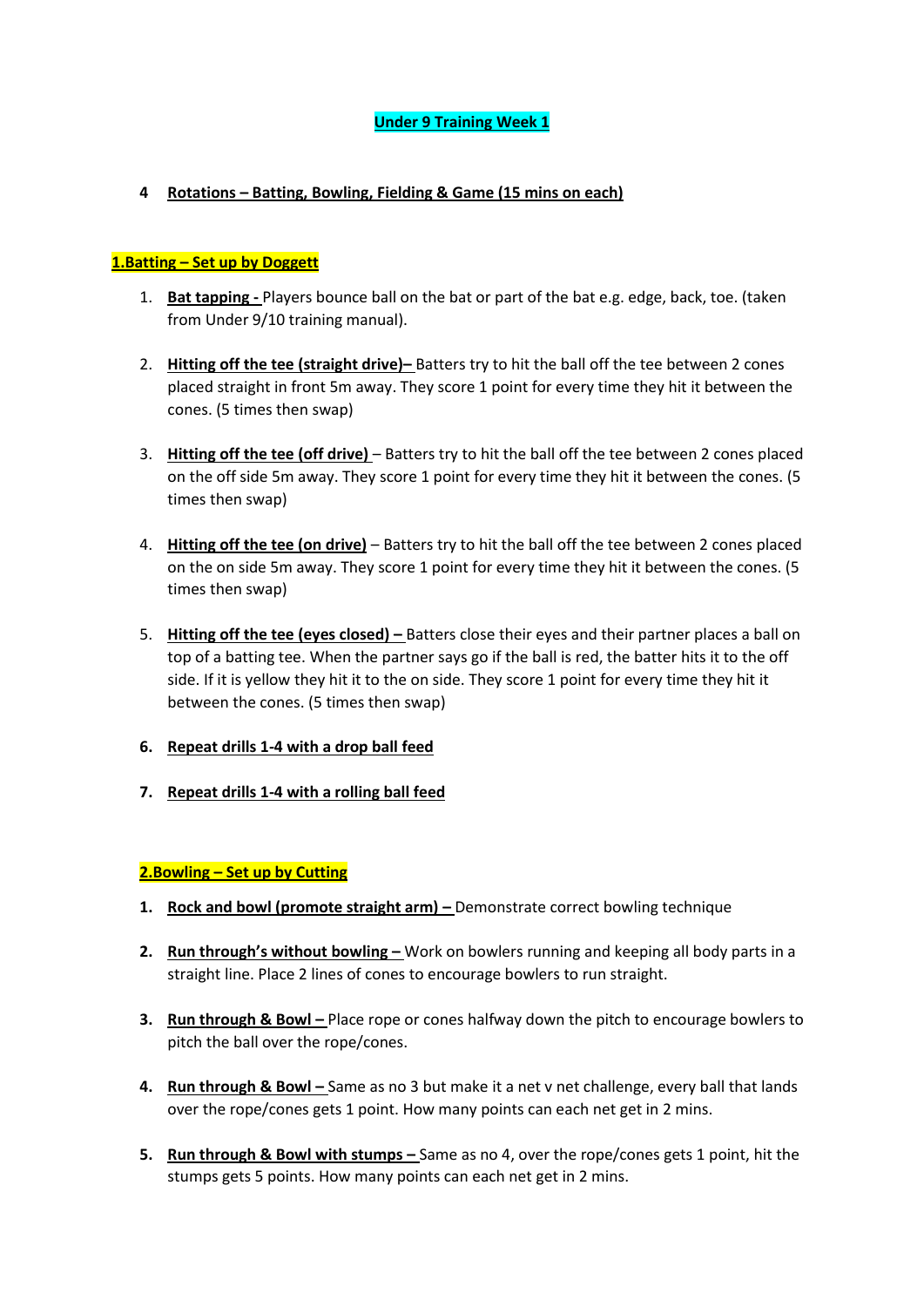# **3.Fielding – Set up by Burns**

- **1. Partner Catches–** (taken from Under 9/10 training manual) First pair to 20 catches, count out loud as the catches are made. Vary the height of the catches eg, all below the waist, all above the waist. Vary the distance, how many catches in a minute.
- **2. Catching Caterpillar –** (taken from Under 9/10 training manual). 2 or 3 teams, first to get from start to finish line. If ball is dropped the team has to go back to the start.
- **3. Pick up and throw relays (taken from Under 9/10 training manual). Start with 2 hand pick** up, then 1 hand pick up. Then bouncing ball and finally catches
- **4. Target throwing –** (taken from Under 9/10 training manual). Start with underarm at the target 1 point for every time they hit the target. How many points can they get in 2 mins. Increase the distance and progress to overarm

### **4.GAME – Set up by Renshaw**

**Diamond cricket -** (taken from Under 9/10 training manual). 2 innings of 5 or 6 minutes. If players are out they join the back of the batting queue until the time runs out.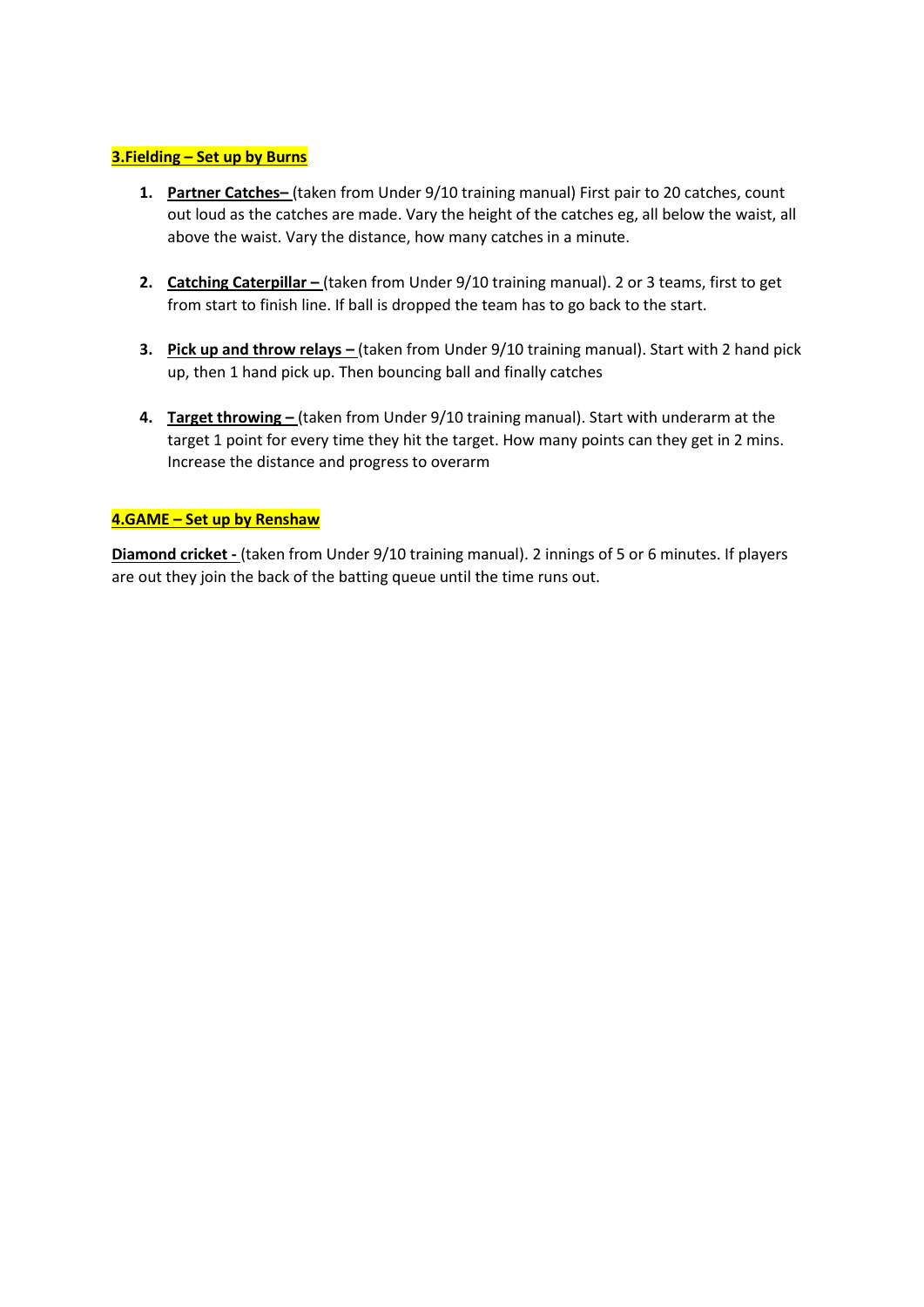### **4 Rotations – Batting, Bowling, Fielding & Game (15 mins on each)**

### **Batting – Set up by Doggett**

- **1. Bat tapping -** Players bounce ball on the bat or part of the bat e.g. edge, back, toe. (taken from Under 9/10 training manual).
- **2. Pairs hitting –** The batsmen hits the ball off the tee towards their partner who is standing behind a set of cones 10m away. 1 point for every successful shot between the cones
- **3. Relay – 2 teams, Hitting off the tees**  Teams line up behind a set of stumps and when the coach says the first person runs out to a batting tee 10m away and hits the ball back towards the stumps they have come from. The next person in the line picks up the ball puts it on a tee and repeats. This continues until everyone in the team has gone.
- **4. Hitting off the tee – 2 Teams (Rapid Fire)**(taken from Under 9/10 training manual) Batters try to hit 4 balls off the tees between 2 cones placed straight in front 10m away. The fielding team line up between the 2 cones and cannot move until the last ball is hit. They then have to chase the balls and set up the balls on top of the tees in front of the batsmen. The batsmen sets off running around 2 cones collecting runs.

#### **Bowling – set up by Cutting**

- **1. Rock and bowl (promote straight arm) –** Demonstrate correct bowling technique
- **2. Run through's without bowling –** Work on bowlers running and keeping all body parts in a straight line. Place 2 lines of cones to encourage bowlers to run straight.
- **3.** Run through & Bowl Place rope or cones halfway down the pitch to encourage bowlers to pitch the ball over the rope/cones.
- **4.** Run through & Bowl Same as no 3 but make it a net v net challenge, every ball that lands over the rope/cones gets 1 point. How many points can each net get in 2 mins.
- **5. Run through & Bowl with stumps –** Same as no 4, over the rope/cones gets 1 point, hit the stumps gets 5 points. How many points can each net get in 2 mins.

### **Fielding – Set up by Burns**

- **1. Partner Catches–** (taken from Under 9/10 training manual) First pair to 20 catches, count out loud as the catches are made. Vary the height of the catches eg, all below the waist, all above the waist. Vary the distance, how many catches in a minute.
- **2. Catching Caterpillar** (taken from Under 9/10 training manual). 2 or 3 teams, first to get from start to finish line. If ball is dropped the team has to go back to the start.
- **3.** Pick up and throw relays (taken from Under 9/10 training manual). Start with 2 hand pick up, then 1 hand pick up. Then bouncing ball and finally catches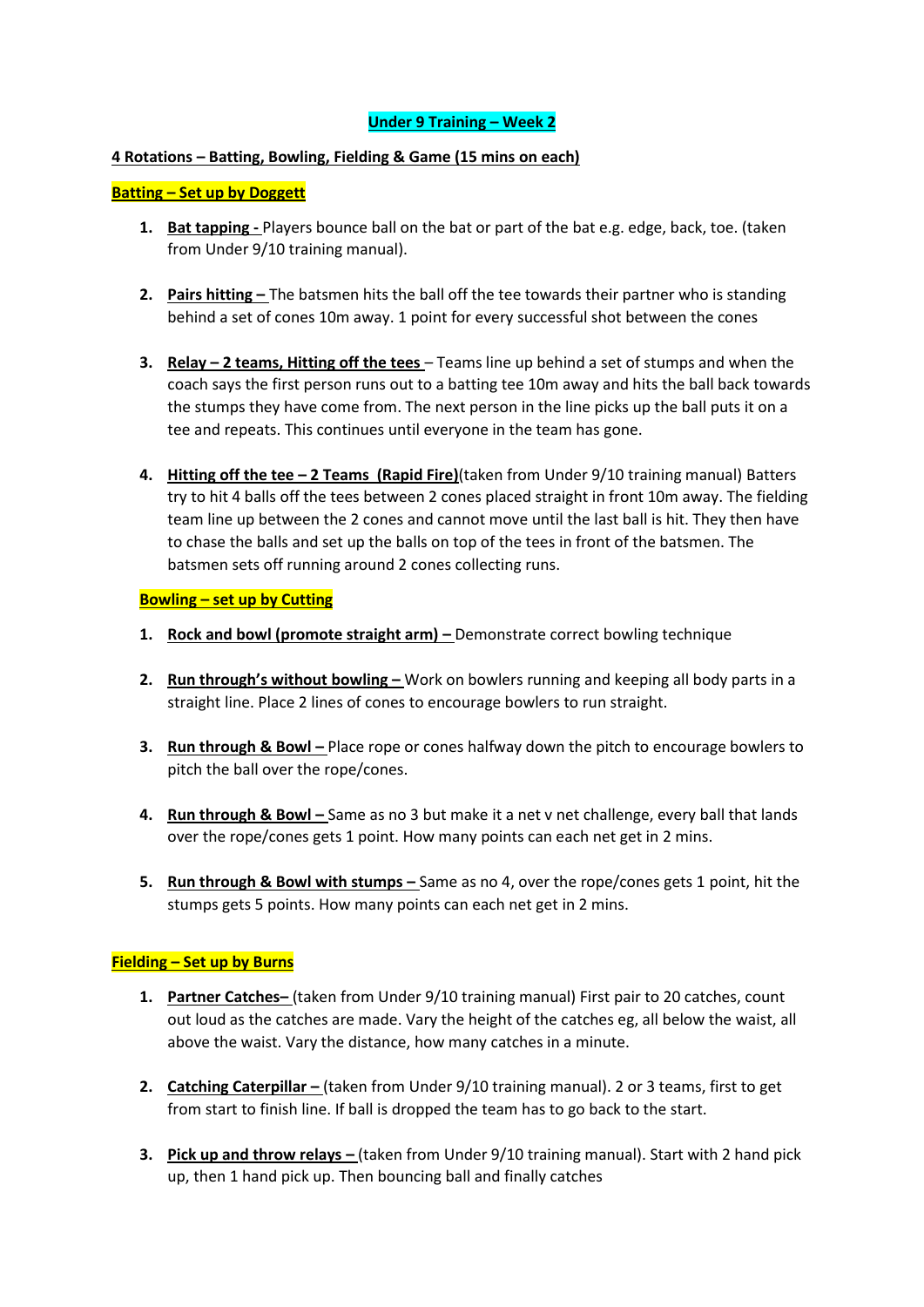**4. Target throwing** – (taken from Under 9/10 training manual). Start with underarm at the target 1 point for every time they hit the target. How many points can they get in 2 mins. Increase the distance and progress to overarm

# **GAME – Set up by Renshaw**

**Diamond cricket -** (taken from Under 9/10 training manual). 2 innings of 5 or 6 minutes. If players are out they join the back of the batting queue until the time runs out.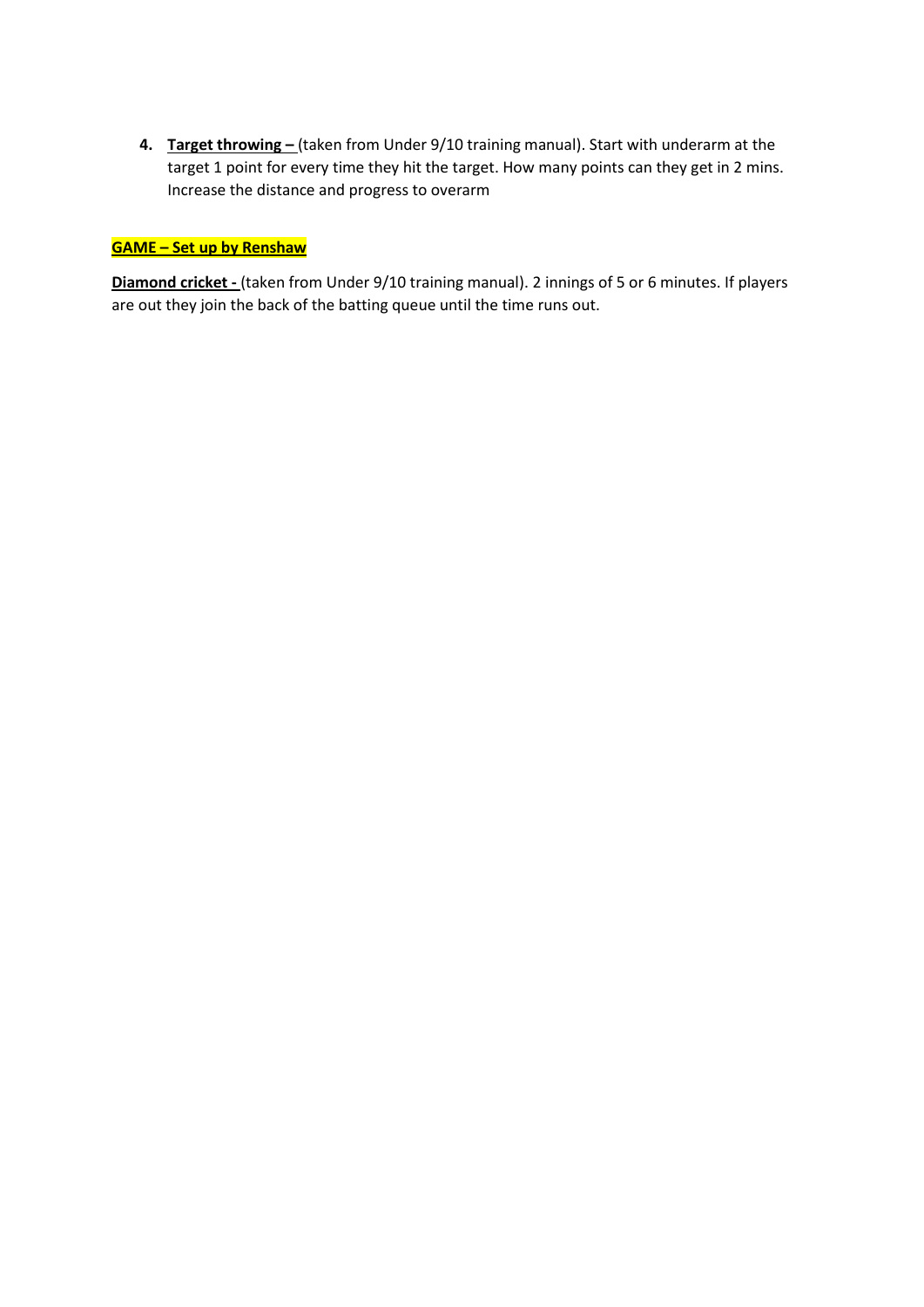### **4 Rotations – Batting, Bowling, Fielding & Game (15 mins on each)**

### **Batting – Set up by Doggett**

- **1. Bat tapping**  Opposite a partner bat tennis- hit the ball back and forth to each other, count how many can each pair hit(taken from Under 9/10 training manual).
- **2. Pairs hitting –** Using large balls. Players underarm the ball to their partner. The partner tries to hit the ball towards a set of cones. 1 point for every successful shot between the cones
- **3. How many (2 mins) – 3 teams, Hitting an underarm feed large ball** Teams line up behind a set of stumps and the coach rolls the ball towards the batsmen who tries to hit the ball in between a set of cones to their team mate. (Cover drive)The team mate throws the ball back to the coach. The batsmen goes to the cones and the fielder lines up behind the stumps. 1 point for every successful shot between the cones
- **4. How many (2 mins) – 3 teams, Hitting an underarm feed small ball (same as 2. But with a small ball)**
- **5. Underarm feed – 2 Teams (Rapid Fire)–** Batters try to hit 4 balls from an underarm feed between 2 cones placed straight in front 10m away. The fielding team line up between the 2 cones and cannot move until the last ball is hit. They then have to chase the balls and set up the balls on top of the tees in front of the batsmen. The batsmen sets off running around 2 cones collecting runs.

### **Bowling – Set up by Cutting**

- **1. Rock and bowl (promote straight arm) –** Demonstrate correct bowling technique
- **2. Run through's without bowling –** Work on bowlers running and keeping all body parts in a straight line. Place 2 lines of cones to encourage bowlers to run straight.
- **3.** Run through & Bowl Place rope or cones halfway down the pitch to encourage bowlers to pitch the ball over the rope/cones.
- **4. Run through & Bowl** Same as no 3 but make it a net v net challenge, every ball that lands over the rope/cones gets 1 point. How many points can each net get in 2 mins.
- **5. Run through & Bowl with stumps –** Same as no 4, over the rope/cones gets 1 point, hit the stumps gets 5 points. How many points can each net get in 2 mins.

### **Fielding – Set up by Burns**

**1. Partner Catches–** (taken from Under 9/10 training manual) First pair to 20 catches, count out loud as the catches are made. Vary the height of the catches eg, all below the waist, all above the waist. Vary the distance, how many catches in a minute.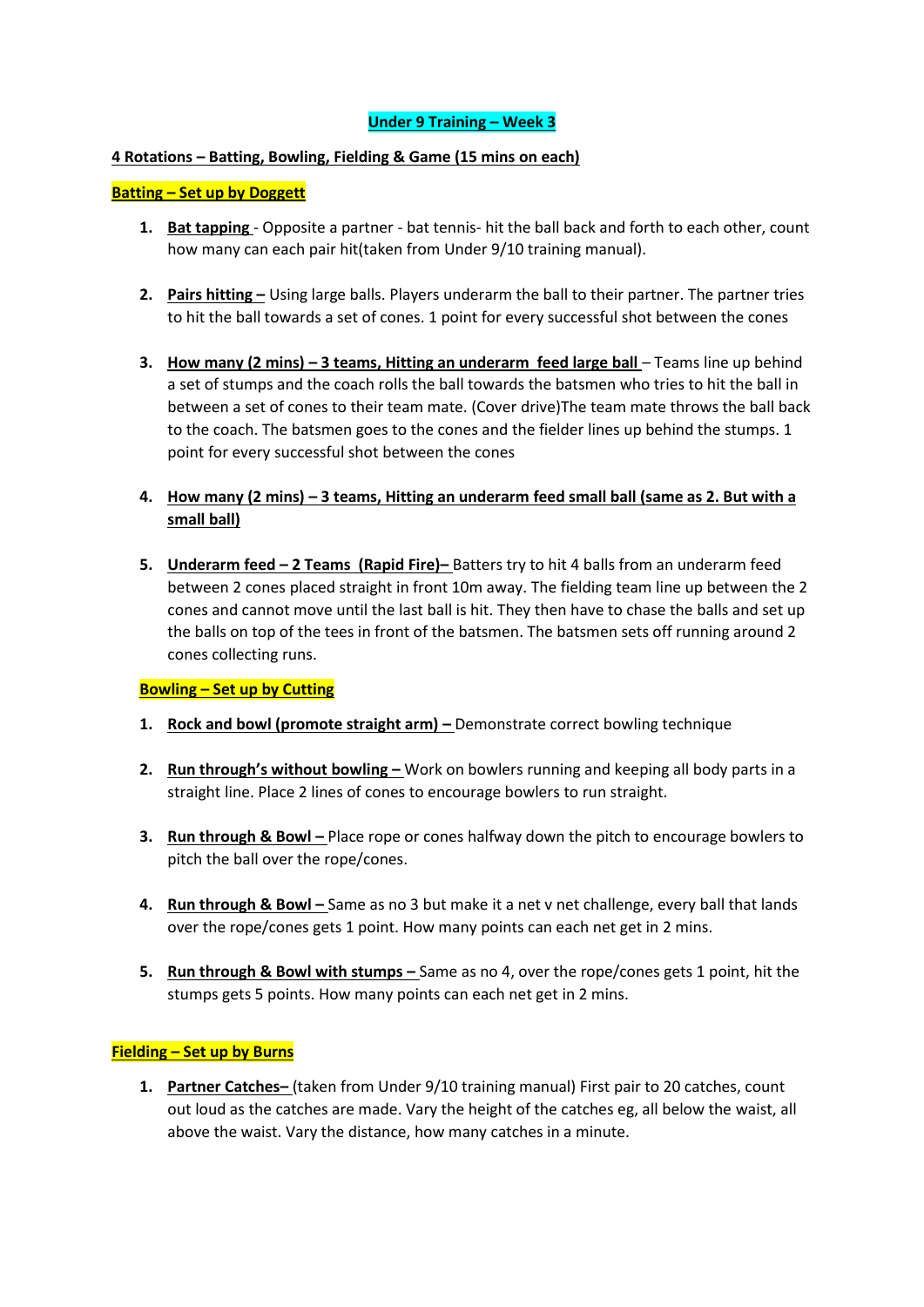- **2. Keep your yard clean** 2 teams inside a square opposite each other try to underarm the ball into the oppositions square, at the end of 1 min shout stop. The team with the most balls in their square loses
- **3. Protect your goal line–** 2 teams line up on a set of goal lines opposite each other, In between them are a number of large balls. The idea is to underarm / overarm throw balls to hit the large balls and move them towards the opposition goal line. Once the ball crosses the opposition goal line that team wins.

## **GAME Set up by Renshaw**

**Non stop cricket or Diamond cricket -** (taken from Under 9/10 training manual). 2 innings of 5 or 6 minutes. If players are out they join the back of the batting queue until the time runs out.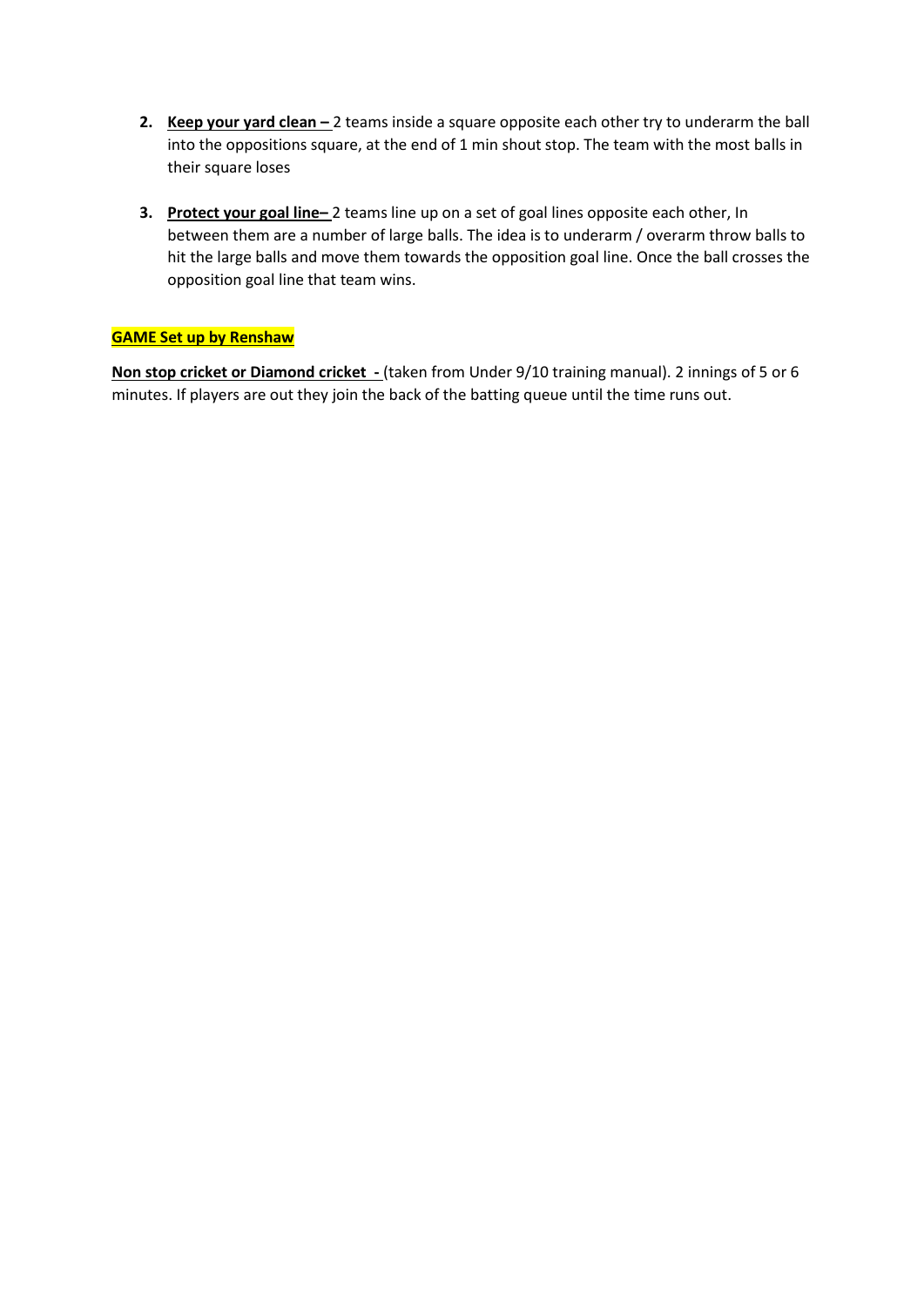### **3 Rotations – Batting, Bowling & Fielding (15 mins on each)**

### **Batting – Set up by Doggett**

- **1. Bat tapping** Opposite a partner bat tennis- hit the ball back and forth to each other, count how many can each pair hit(taken from Under 9/10 training manual).
- **2.** Protect the circle (5 mins) Using large balls, 4 bowlers try to underarm the ball at a set of stumps in the middle of a circle, the batsmen try to protect the stumps by hitting the ball. Once the stumps have been hit 5 times the players change.
- **3. Circle Rapid Fire hitting (5 mins)–** (taken from Under 9/10 training manual). Using large balls. Players underam the ball to their partner. The partner tries to hit the ball towards a fielder. Once the ball is hit, all batsmen run in a clockwise direction. Each ball is fielded and returned to the bowler. Once all the fielders have got their balls they yell "HOWZAT!" and the batters stop running
- **4. YES, NO, WAIT (5 mins) –**All batsmen line up on one line. The coach calls 3 commands:
	- YES = the players run all the way through to the other side.
	- WAIT = the players run to the half way and wait for a follow up call of YES or NO
	- $\bullet$  NO = the players stay where they are.

### **5. Same as 1 or 2 but with a small ball**

### **Bowling – Set up by Cutting**

- **1. Rock and bowl (promote straight arm) –** Demonstrate correct bowling technique
- **2. Run through's without bowling –** Work on bowlers running and keeping all body parts in a straight line. Place 2 lines of cones to encourage bowlers to run straight.
- **3.** Run through & Bowl Place rope or cones halfway down the pitch to encourage bowlers to pitch the ball over the rope/cones.
- **4.** Run through & Bowl Same as no 3 but make it a net v net challenge, every ball that lands over the rope/cones gets 1 point. How many points can each net get in 2 mins.
- **5. Run through & Bowl with stumps –** Same as no 4, over the rope/cones gets 1 point, hit the stumps gets 5 points. How many points can each net get in 2 mins.

### **Fielding – Set up by Burns**

**1. Distraction Catching–** (taken from Under 9/10 training manual) First pair to 20 catches, count out loud as the catches are made. Vary the height of the catches eg, all below the waist, all above the waist. Vary the distance, how many catches in a minute.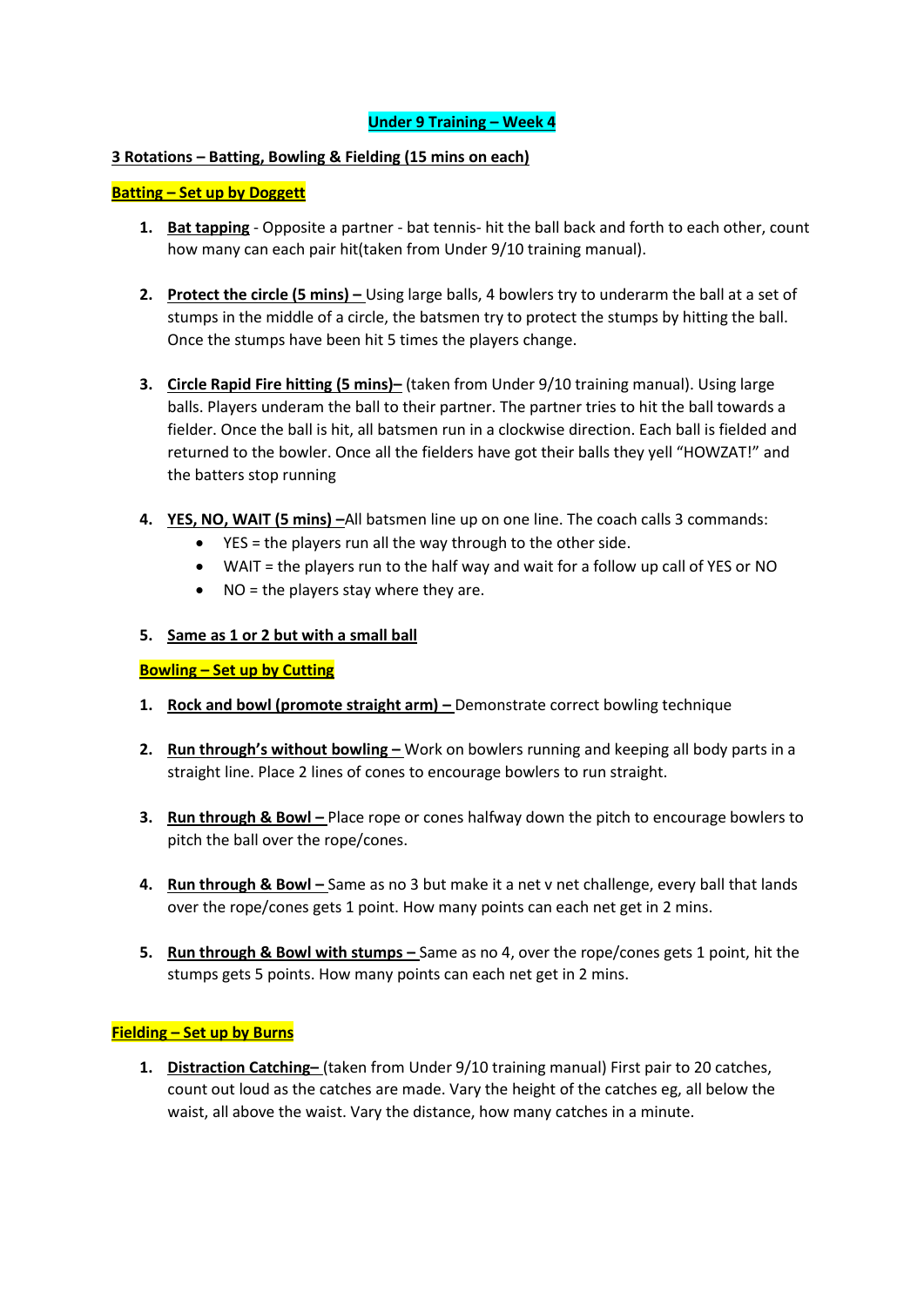**2. Fielding Soccer -** (taken from Under 9/10 training manual). Defenders maintain 1m away from the ball carrier, dropped catches or intercepts are the only way teams turn over the ball.

## **GAME – Set up by Renshaw**

**V Cricket-** (taken from Under 9/10 training manual). 2 innings of 5 or 6 minutes. The coach chooses for the batter to either play the pull shot or the drive with the coach starting in front of the wicket. If players are out they join the back of the batting queue until the time runs out.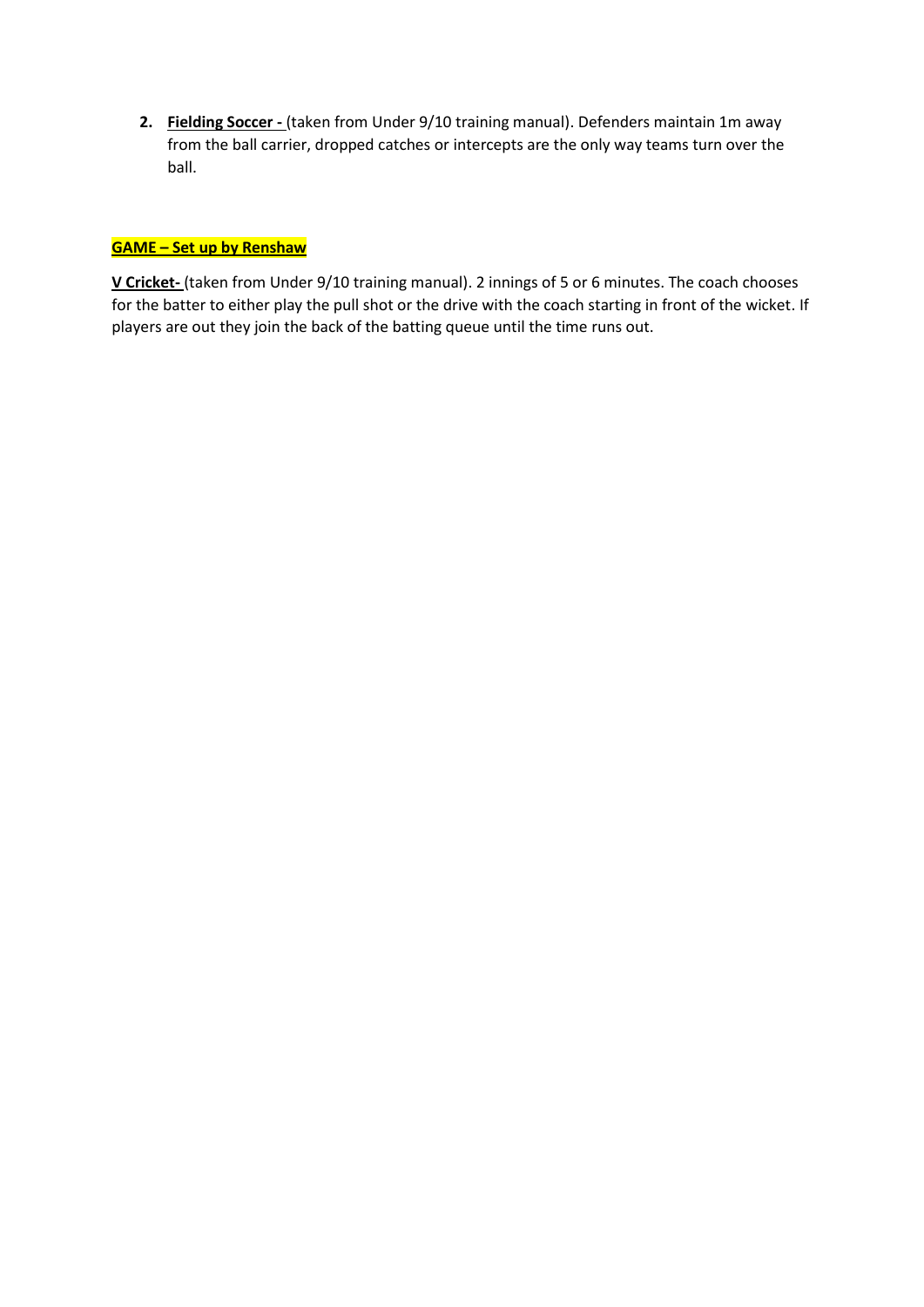### **4 Rotations – Batting, Bowling, Fielding & Game (15 mins on each)**

### **Batting – Set up by Doggett**

- 1. **Hitting off the tee (straight drive)–** Batters try to hit the ball off the tee between 2 cones placed straight in front 5m away. They score 1 point for every time they hit it between the cones. (5 times then swap)
- 2. **Hitting off the tee (off drive)** Batters try to hit the ball off the tee between 2 cones placed on the off side 5m away. They score 1 point for every time they hit it between the cones. (5 times then swap)
- 3. **Hitting off the tee (on drive)** Batters try to hit the ball off the tee between 2 cones placed on the on side 5m away. They score 1 point for every time they hit it between the cones. (5 times then swap)
- 4. **Hitting off the tee (eyes closed) –** Batters close their eyes and their partner places a ball on top of a batting tee. When the partner says go if the ball is red, the batter hits it to the off side. If it is yellow they hit it to the on side. They score 1 point for every time they hit it between the cones. (5 times then swap)
- **5. Repeat drills 1-4 with a drop ball feed**
- **6. Repeat drills 1-4 with a rolling ball feed**

### **Bowling – Set up by Cutting**

- **1. Rock and bowl (promote straight arm) –** Demonstrate correct bowling technique
- **2.** Run through's without bowling Work on bowlers running and keeping all body parts in a straight line. Place 2 lines of cones to encourage bowlers to run straight.
- **3. Run through & Bowl Place rope or cones halfway down the pitch to encourage bowlers to** pitch the ball over the rope/cones.
- **4. Run through & Bowl** Same as no 3 but make it a net v net challenge, every ball that lands over the rope/cones gets 1 point. How many points can each net get in 2 mins.
- **5. Run through & Bowl with stumps –** Same as no 4, over the rope/cones gets 1 point, hit the stumps gets 5 points. How many points can each net get in 2 mins.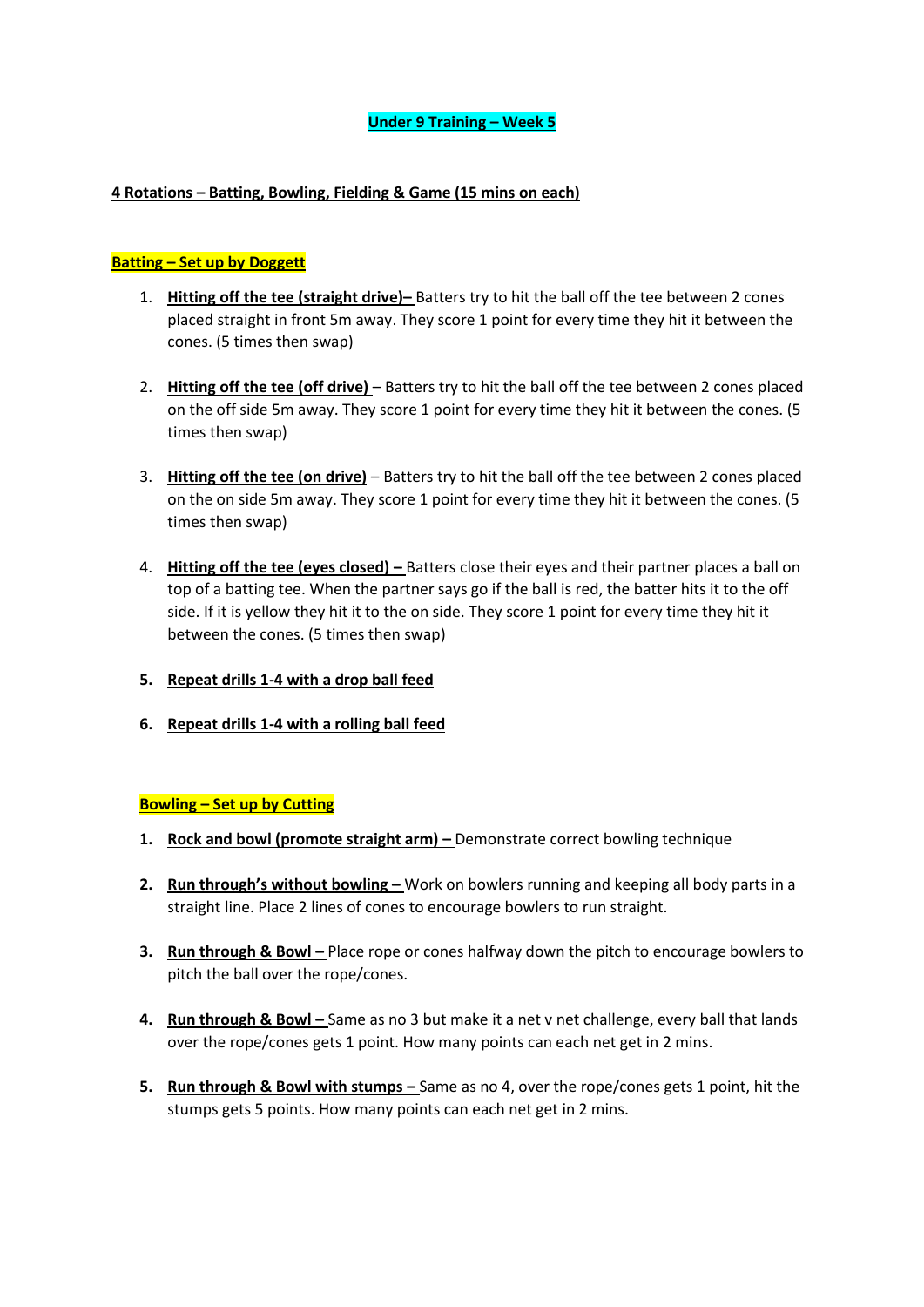### **Fielding – Set up by Burns**

- **1. Distraction Catching–** (taken from Under 9/10 training manual) First pair to 20 catches, count out loud as the catches are made. Vary the height of the catches eg, all below the waist, all above the waist. Vary the distance, how many catches in a minute.
- **2. Fielding Soccer -** (taken from Under 9/10 training manual). Defenders maintain 1m away from the ball carrier, dropped catches or intercepts are the only way teams turn over the ball.

## **GAME – Set up by Renshaw**

**V Cricket-** (taken from Under 9/10 training manual). 2 innings of 5 or 6 minutes. The coach chooses for the batter to either play the pull shot or the drive with the coach starting in front of the wicket. If players are out they join the back of the batting queue until the time runs out.